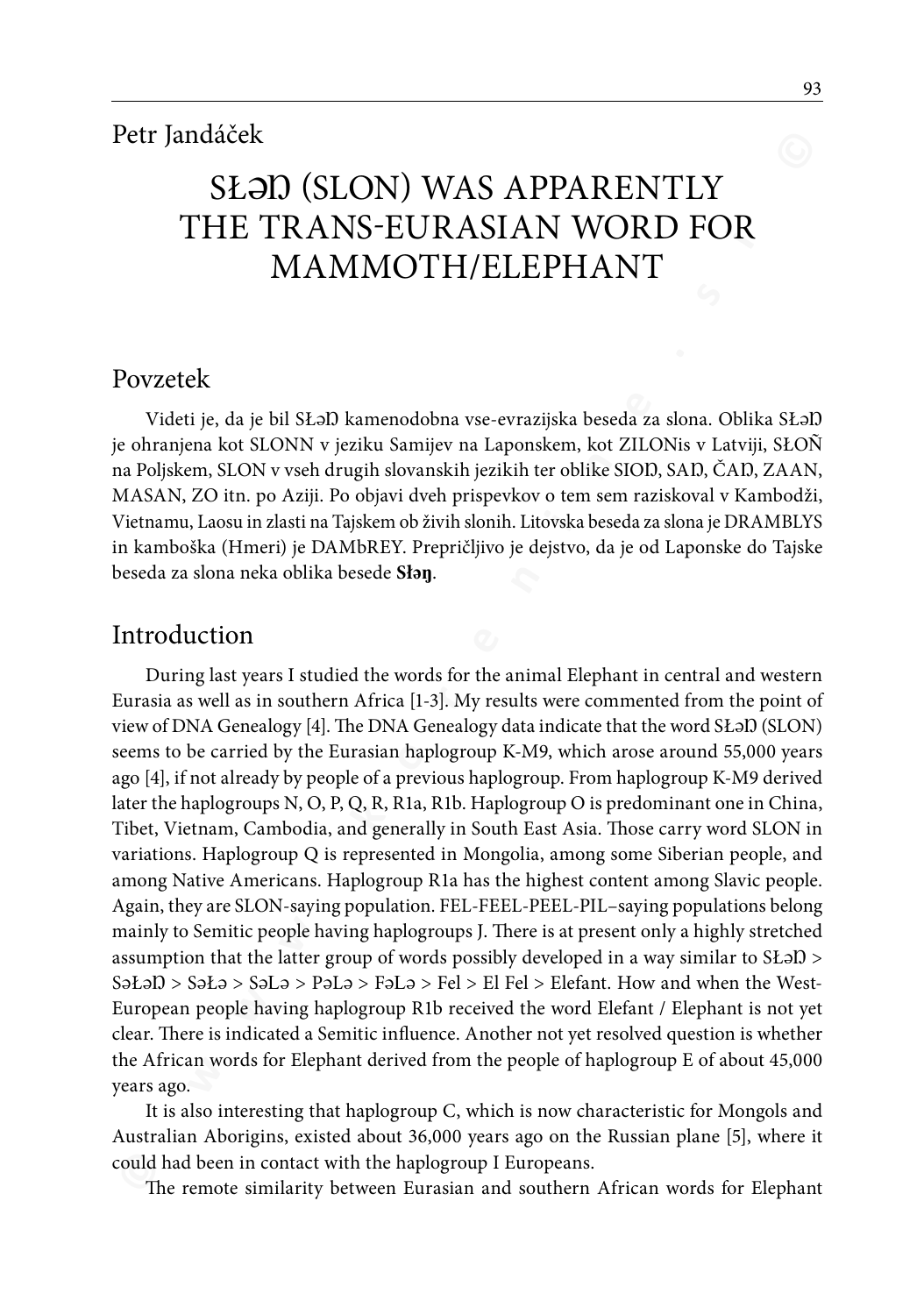may indicate a much earlier origin of a SŁaD-like word for Elephant. It could had been the heritage of the BT people of about 70,000 y ago or even of the Alpha people of about 160,000 y ago or even of their predecessors of more than 200,000 y ago. All of them knew the animal Elephant in one or another version. Whether this word originated in Africa or Eurasia is not yet clear since there is no sufficient proof for African origin of *Homo sapiens sapiens* [6].

# South East Asian field research

| sapiens sapiens [6].                                                                          | $\mu$ ay muicate a much earlier origin or a st.ID-like word for Elephant. It could had been<br>the heritage of the BT people of about 70,000 y ago or even of the Alpha people of about<br>160,000 y ago or even of their predecessors of more than 200,000 y ago. All of them knew<br>the animal Elephant in one or another version. Whether this word originated in Africa<br>or Eurasia is not yet clear since there is no sufficient proof for African origin of Home                                                                                                                                                       |
|-----------------------------------------------------------------------------------------------|---------------------------------------------------------------------------------------------------------------------------------------------------------------------------------------------------------------------------------------------------------------------------------------------------------------------------------------------------------------------------------------------------------------------------------------------------------------------------------------------------------------------------------------------------------------------------------------------------------------------------------|
| South East Asian field research                                                               |                                                                                                                                                                                                                                                                                                                                                                                                                                                                                                                                                                                                                                 |
| eastward all the way to the Ural Mountains [7].                                               | Maria Gimbutas established Lithuanian as the "Sweetheart Language" of Indo-<br>Europeanists. Ostensibly some of the predecessors of the Baltic languages once extended<br>In Lithuanian, the word for "Elephant" is "DRAMBLYS" and in Latvian the word for<br>'Elephant" is "ZILONIS". Evidently the two extant Baltic languages are not related in thei<br>words for "Elephant". We should ask if these two Baltic words for "Elephant" are related<br>to any other words in the world. Alas! The Cambodian (Khmer) word for Elephant is<br>'DAMREY" (in fact pronounced "DAMBREY") [8]. In my travels through South East Asia |
| Slavic (general)                                                                              | <b>SLON</b>                                                                                                                                                                                                                                                                                                                                                                                                                                                                                                                                                                                                                     |
| Polish                                                                                        | S"u"OŇ                                                                                                                                                                                                                                                                                                                                                                                                                                                                                                                                                                                                                          |
| Saami/Lapp                                                                                    | <b>SLONN</b>                                                                                                                                                                                                                                                                                                                                                                                                                                                                                                                                                                                                                    |
| Roma                                                                                          | <b>SLONO</b>                                                                                                                                                                                                                                                                                                                                                                                                                                                                                                                                                                                                                    |
| Kalderash                                                                                     | woroSLANO, SLONO                                                                                                                                                                                                                                                                                                                                                                                                                                                                                                                                                                                                                |
| Latvian                                                                                       | ZiLONUS                                                                                                                                                                                                                                                                                                                                                                                                                                                                                                                                                                                                                         |
| Mongol                                                                                        | ZAAN                                                                                                                                                                                                                                                                                                                                                                                                                                                                                                                                                                                                                            |
| Chinese                                                                                       | SeeAHNg                                                                                                                                                                                                                                                                                                                                                                                                                                                                                                                                                                                                                         |
| Hakka (south China)                                                                           | SiONg                                                                                                                                                                                                                                                                                                                                                                                                                                                                                                                                                                                                                           |
| Japanese                                                                                      | ZO                                                                                                                                                                                                                                                                                                                                                                                                                                                                                                                                                                                                                              |
| Tibetan                                                                                       | <b>GLAN</b>                                                                                                                                                                                                                                                                                                                                                                                                                                                                                                                                                                                                                     |
| Laotian                                                                                       | SANg                                                                                                                                                                                                                                                                                                                                                                                                                                                                                                                                                                                                                            |
| Thai <sup>*</sup>                                                                             | CHANg                                                                                                                                                                                                                                                                                                                                                                                                                                                                                                                                                                                                                           |
| LongNeck Karen                                                                                | T!sA!                                                                                                                                                                                                                                                                                                                                                                                                                                                                                                                                                                                                                           |
| Balong                                                                                        | maSA'N                                                                                                                                                                                                                                                                                                                                                                                                                                                                                                                                                                                                                          |
| Hmong                                                                                         | <b>SUEH</b>                                                                                                                                                                                                                                                                                                                                                                                                                                                                                                                                                                                                                     |
| Khmu                                                                                          | SIJANG                                                                                                                                                                                                                                                                                                                                                                                                                                                                                                                                                                                                                          |
| Northern Thailand                                                                             | <b>JANG</b>                                                                                                                                                                                                                                                                                                                                                                                                                                                                                                                                                                                                                     |
| Mon (Tibetan-Burmese)                                                                         | $C_i$ OUNg                                                                                                                                                                                                                                                                                                                                                                                                                                                                                                                                                                                                                      |
| Tocharian A                                                                                   | onKaLAM                                                                                                                                                                                                                                                                                                                                                                                                                                                                                                                                                                                                                         |
| Tocharian B                                                                                   | onKoLMo                                                                                                                                                                                                                                                                                                                                                                                                                                                                                                                                                                                                                         |
| <sup>*</sup> The CH in the Thai word is more like a S <sub>i</sub> , thus S <sub>i</sub> A'Ng |                                                                                                                                                                                                                                                                                                                                                                                                                                                                                                                                                                                                                                 |
|                                                                                               | Table 1. Words for ELEPHANT in Eurasia.                                                                                                                                                                                                                                                                                                                                                                                                                                                                                                                                                                                         |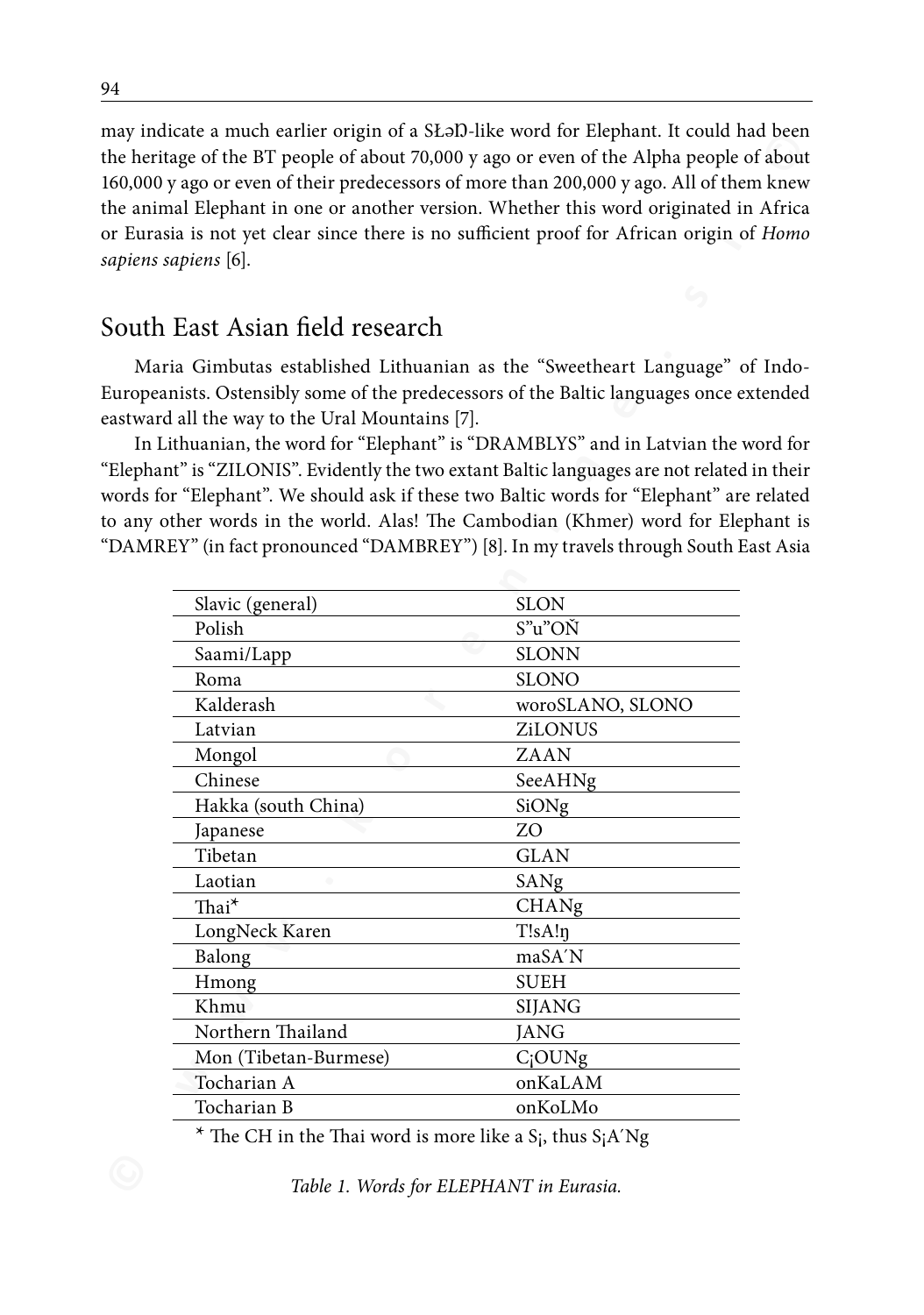in 2015 I witnessed that the indigenous people categorically drop the "s" sound at the end of a word. When speaking English they say "pry" instead of "price", "how" instead of "house", "sick" instead of "six" or "whore" instead of "horse". This prompts me to speculate that the original Khmer word for "Elephant" used to be "DAMBREYS". Possible understanding of the word DRAMBLYS = the trumpeting animal. In Slovene: trobiti = to trumpet; tromba (oldfashioned) = the trumpet, the trump; trobec = elephant's nose. In Czech: troubiti etc. Similar forms of the word are common throughout Europe.

Abbreviated forms of the Latvian word "ZILONIS" are found in Laos as "SAN" and in Lapland's Sa´mi language as "SLONN". From Arctic Scandinavia - to Tropical South East Asia there is a continuous and contiguous series of words for "Elephant" which resemble the Latvian ZILONIS.

As languages evolve and speciate they have a proclivity to simplify and abbreviate long words. Using this model, we can speculate that the Baltic languages indeed have retained very ancient and protracted words for "Elephant". Below are a few samples, which demonstrate that majority of Eurasian languages have words for ELEPHANT which categorically start with a dental - S or Z and terminate in a nasal N or ŋ.

The Tocharian words are likely from the Slavic-like word for "TUSKS" = OKEL, KEŁ or KEL. nGAr is the Thai word for "Ivory". The "r" is semi silent and "Ł" like, and ergo the word is close to nGAŁ and not very different from KEL.

In the dialect in villages east of Ljubljana, the capital of Slovenia, the word for SLON is pronounced **s***u***ən** with accent on the short **ə** [9].

The first 15 lines in the list in Table 1 were relatively easy to obtain, (what in America we call "Low Hanging Fruit"). The LongNeck Karen, Balong, Hmong, Khmu, Northern Thai, Standard Thai, and Mon information was acquired IN SITU in South East Asia from and through our guide Kasemchati Chotichawong who often put me in touch with Native speakers for example the lady Sao who provided the Balong word "maSAN" and a LongNeck Karen lady gave me the native word T!sA!ŋ.

I found it very reassuring that the new sources confirmed my hypothesis that words for "ELEPHANT" are PREDICTABLY similar across Eurasia even though the languages belong to DIFFERENT FAMILIES such as Sino-Tibetan, Tibetan-Burmese, Mon-Khmer etc.

**n** and any and a methania mode and the material of the social of the social of the social of the spatial of the spatial of the spatial of the spatial of the spatial of the spatial of the spatial of the spatial of the spat Experience has taught me that linguists at most universities have contempt for writings such as this Slavo-Centric Information since it does not conform to the 19<sup>th</sup> Century linguistic paradigm - "BOX". It is by design that this paper is written in a style, which avoids academic sophism. Sophism is a deceptive style of writing, which creates a jargon to keep amateurs from publishing common sense. It works like a liturgical language to keep common sense folks from maturing into "heretics". This paper is intended for common sense people of Eurasia who have a mind open to new understanding and not confined to the academic "box". This is evidence that Slavic Languages are a bridge between PAN-EURASIAN and more recent - INDO-EUROPEAN.

The TransEurasian linguistic reconstruction **SŁəŋ** is a blend of sounds, which typically constitute the word for 'ELEPHANT" from Lapland (the homeland of the Sá́mi People in Arctic Scandinavia) to Thailand **(**in Tropical South-Eastern Asia).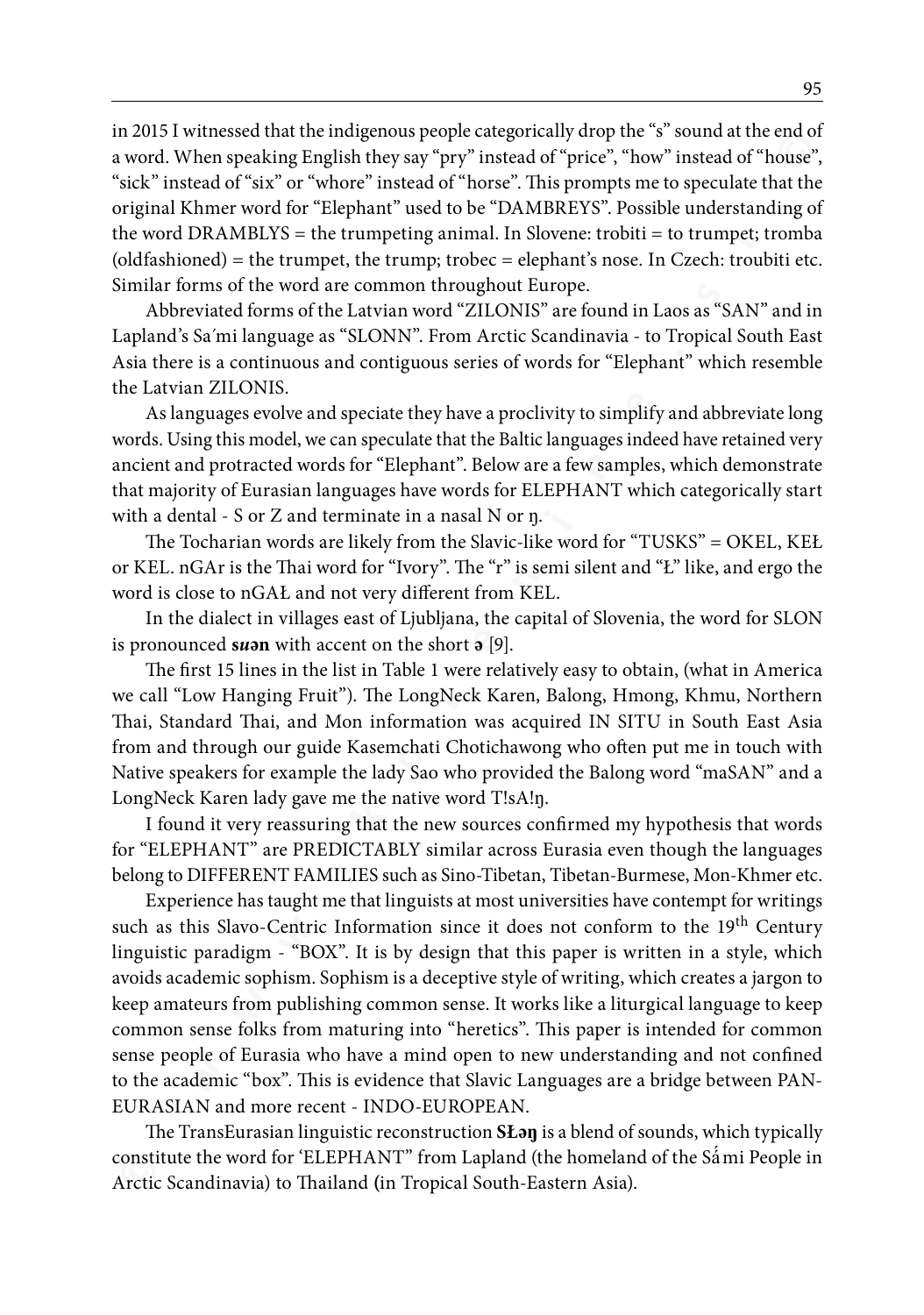**E S E E C E E C E E E E C E E E C E E C E C E C E C E C E C E C E C E C E C E C E C C E C C E C C C C C C C C** SŁan fine-tuning is subject to modification as it passes through various Language Families across all of Eurasia. For instance, Sámi language in Norway and Sweden is ́ a Uralic Language, Latvian is a Baltic Language, Polish is a Slavic Language as also are Russian, Polabian, Slovenian, Macedonian, and tongues of most locales between Ljubljana, Skopje, Vladivostok and Prague. Mongolian is an Altaic Language. Tibetan and Chinese belong to Sino-Tibetan family. Thai and Lao languages belong to the Tai-Kadai family. Other Language Families, which embrace the SŁəŋ model as their word for "ELEPHANT" include Tibetan-Burmese, Japonic-Ryukyuan, and Mon-Khmer. There are spillovers into Alaska and the NW coast of America in the Athapaskan Languages, and into the Horn of Africa with Amharic.

In spite of the fact that we are dealing with eleven different Language Families and a plethora of individual languages, the words for "ELEPHANT" categorically begin with a dental S/Z and end with a nasal N, ŋ or Nj, Ň.

The middle part of SŁəŋ (Łə) ranges in pronunciation from A or O or UO, WO to an alveolar contact L, to Polish Ł, to schwa =  $\vartheta$  - as undifferentiated semivowels. Not surprisingly, in Eastern Asia, speakers avoid the "L" sound.

Thus we are dealing with the fact that in Deep Structure the word SŁəŋ is ubiquitous. In local Specific Expression it is subject to ethnic modifiers.

Please allow here a humorous but true analogy to biochemistry. Most people recognize that by DNA a Chimpanzee is 98% similar to a Human Being. But, most people do not know that Plants and Animals are also largely similar and some proteins contain nearly identical arrangements of amino acids. Thus, in the basis of biochemistry, it is legitimate to refer to the soybean as a "Human Bean". On the one hand it demonstrates that Nature invented DNA based on Adenine, Guanine, Thymine and Cytosine only once and bestowed it upon all subsequent life. And, on the other hand it suggests some Mammoth Hunting group coined the word SŁəŋ and it became a loan word all across Eurasia and across Beringia and to Ethiopia.

Czech works well to demonstrate how to mutate the "N" in SLO**N** into the "**Ň**" (Slovenian "**NJ**") in derivatives of the word. Thus One SLON but several SLONjI. Female Elephant is a SLONjICE, a baby Elephant is a SLUNjE. In other words the N is palatalized as in KONj.

Thus the ŋ at the end of SŁəŋ may manifest itself an N or Nj or ŋ, depending on locale or other modifiers.

#### Conclusion

SŁəŋ was *apparently* the Paleolithic Trans-Eurasian word for "ELEPHANT" at a time when most economy was based on the MAMMOTH and the Tusks/Ivory, Bones, Skins, Flesh, Fats, Wools, Dung and other resources of the giant creature. Like petroleum today, commerce 10,000 to 20,000 years ago was based on the elephantine products and exploration. Mammoth tusks provided the nearest thing to metals and plastics before the chalcolithic. Jewelry, beads for wampum trade, sculpture (Venus Figurines), religious items and other objects of value adorned the living and the dead. Mammoth bones and tusks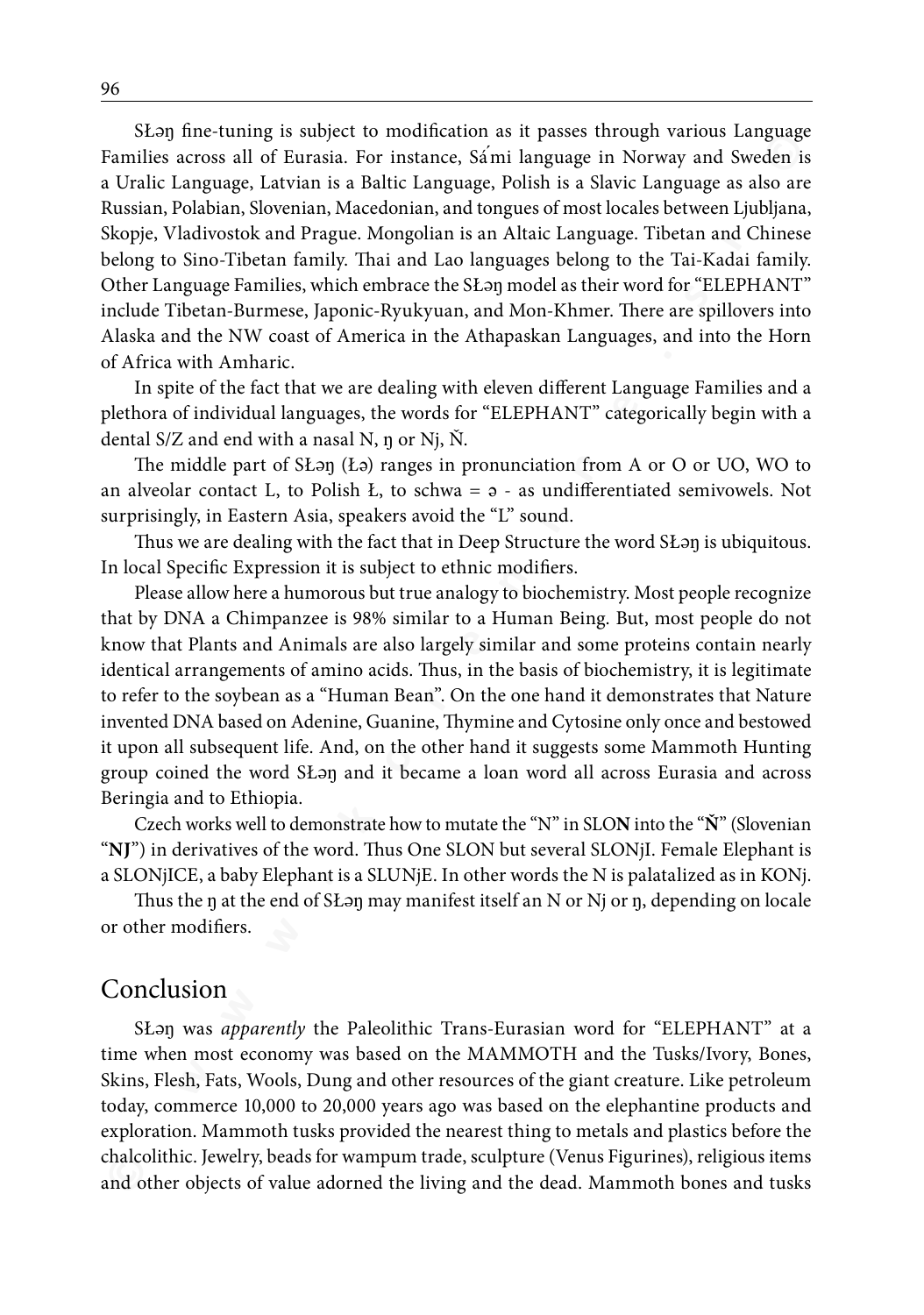**We are the solution of the consideration of the state of the Clurch (Comparison) and the state of the state of the particle in the state of the state of the state of the formulation particle in the state of the formulatio** were used for igloo-like dwellings covered by SŁəŋ skins and heated and lit by flaming mammoth blubber. Mammoth shoulder-blades were lids to sarcophagi. Dried dung was fuel and smoldering mosquito repellent. It was also dog food for coprophagous canines. The skull of an Elephant is very human-like but gigantic, and with an opening in the middle of the forehead which *could* accommodate a single giant eye. When found out of context, such giant skulls spawned the myths about Papinijuwari, TSONoqua and Cyclops or omniscient SŁəŋtovid. "SŁəŋ" is preserved as "SLONN' in the tongue of the Sámi of Lapland, ZILONis in Latvian, Słoň in Polish, Slon in all of the other Slavic languages and variants of SIOŋ, Saŋ, Čaŋ, Zaan, maSan, Zo etc in Asia.

# Acknowledgement

Valuable discussions with Prof. Anton Perdih are thankfully acknowledged.

# References

- 1. Jandáček Petr, **2013**, "Slon" in the language of mammoth hunters. Root-words for elephant. Part I. Why are the words for ELEPHANT so similar across EURASIA? *Proceedings of the Academy of DNA Genealogy*, 6(11), 1884-1888
- 2. Jandáček Petr, **2013**, "Slon" in the language of mammoth hunters. Root-words for elephant. Part II. SLON in the minds of Gravettien/Pavlovian/Kostienkian and other Mammoth Hunters. *Proceedings of the Academy of DNA Genealogy*, 6(11), 1889-1895
- 3. Jandáček Petr, **2014**, "Slon" in the language of mammoth hunters. *Proceedings of the Twelfth International Topical Conference Origin of Europeans*. Jutro, Ljubljana, 109-118
- 4. Klyosov Anatole A., **2013**, A Comment from the Editor, *Proceedings of the Academy of DNA Genealogy*, 6(11), 1895-1997
- 5. Seguin-Orlando Andaine, Korneliussen Thorfinn S., Sikora Martin, Malaspinas Anna-Sapfo, Manica Andrea, Moltke Ida, Albrechtsen Anders, Ko Amy, Margaryan Ashot, Moiseyev Vyacheslav, Goebel Ted, Westaway Michael, Lambert David, Khartanovich Valeri, Wall Jeffrey D., Nigst Philip R., Foley Robert A., Mirazon Lahr Marta, Nielsen Rasmus, Orlando Ludovic, Willerslev Eske, **2014**, Genomic structure in Europeans dating back at least 36,200 years. *Science* 346, 1113
- 6. Klyosov Anatole A., **2014**, Reconsideration of the "Out of Africa" Concept as Not Having Enough Proof, *Advances in Anthropology*. Vol.4, No.1, 18-37 (http://www.scirp.org/journal/aa) http://dx.doi. org/10.4236/aa.2014.41004
- 7. http://en.wikipedia.org/wiki/Baltic\_languages
- 8. Based on the fieldwork by Petr Jandaček in S. E. Asia, **2015**
- 9. Perdih Nada, Personal information, **2015**

## Abstract

SŁal) was apparently the PALEOLITHIC TRANS-EURASIAN word for "ELEPHANT". SŁaD is preserved as SLONN in the tongue of the Sámi of Lapland, ZILONis in Latvian, SŁOÑ in Polish, SLON in all of the other Slavic languages and variants of SIOŊ, SAŊ, ČAŊ, ZAAN, MASAN, ZO etc in Asia. After publishing two papers I did additional field-